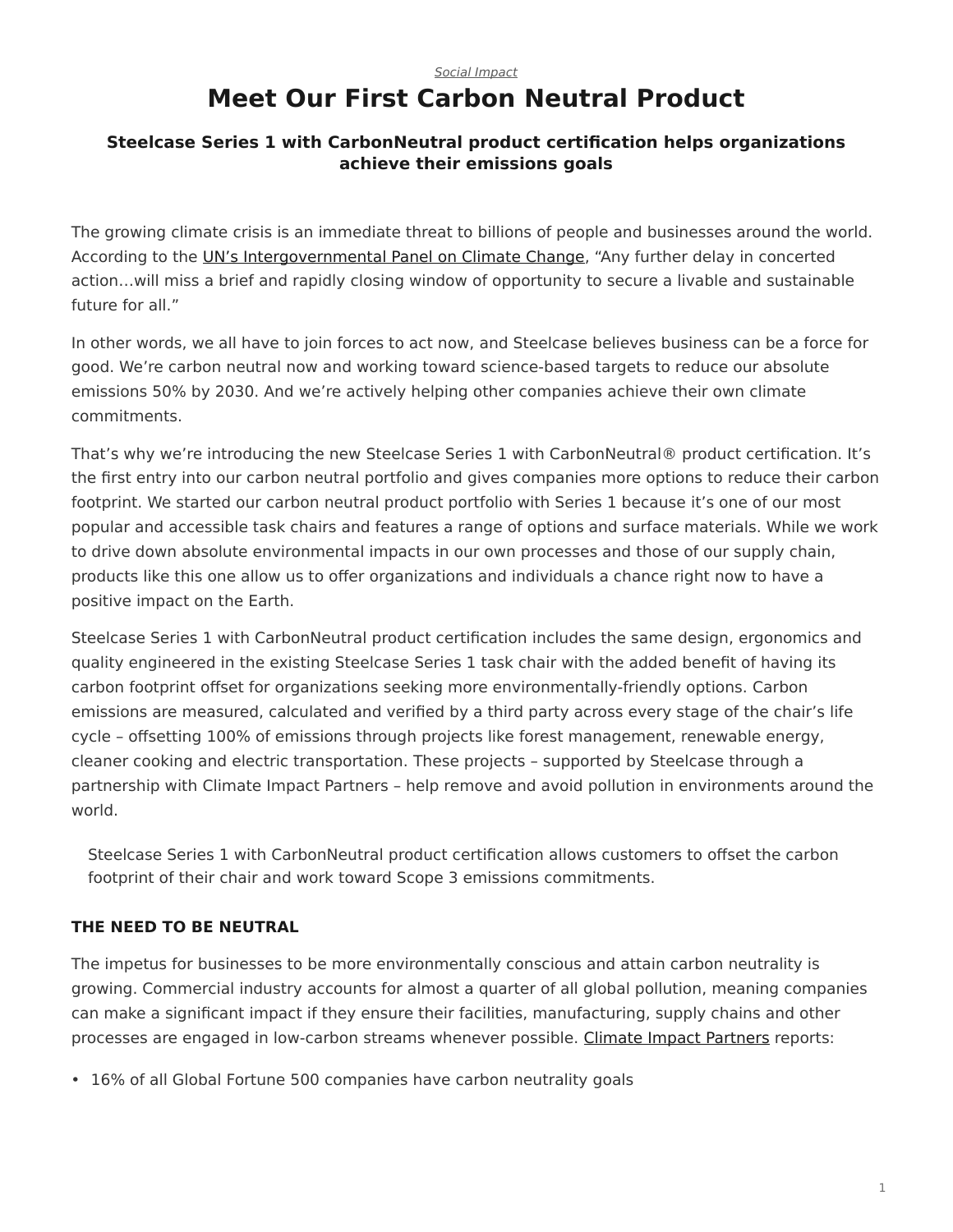- 50% of those have achieved or will achieve carbon neutrality by 2030
- 38% of Global Fortune 500 companies have delivered a significant climate milestone or are publicly committed to do so by 2030.

Series 1 with CarbonNeutral product certification helps organizations contribute to their goals for Scope 3 emissions.

- **SCOPE 1** includes direct emissions like those from a company's facilities and transportation.
- **SCOPE 2** represents things like the use of electricity, where the emissions are not directly emitted by the company.
- **SCOPE 3** includes indirect types of emissions such as purchased goods and services (such as a chair or furniture).

By providing furniture choices that are carbon neutral, Steelcase is helping customers arrive at their own climate goals faster. By choosing Series 1 with CarbonNeutral product certification, customers can make progress toward their own Scope 3 climate emissions goals and LEED certification requirements.

### **HOW IT WORKS**

To manufacture, package and deliver the standard Steelcase Series 1 requires the equivalent in greenhouse gasses of driving 357 miles in an average gas-powered car. While there is no physical difference between the two chairs, every Steelcase Series 1 with CarbonNeutral product certification includes the purchase of carbon offsets that support projects that slow the effects of climate change.

Projects currently supported by Steelcase Series 1 with CarbonNeutral product certification include renewable energy, forest restoration, more efficient cook stoves and electric transportation.

Climate Impact Partners delivers solutions for action on climate. This organization believes that carbon markets have a critical role to play in delivering action by putting a price on carbon and funding carbon reduction activities to meet global climate goals. Climate Impact Partners builds on the expertise, integrity and innovation of two companies that have led the voluntary carbon market – Natural Capital Partners and ClimateCare. Fueled by a relentless drive for rapid action and results, its global team continues to pioneer the market's growth and set the standards for quality that will maximize its impact.

### **OUR PATH FORWARD: PROGRESS FOR THE PLANET**

Series 1 with CarbonNeutral product certification is only the beginning. We plan to broaden our carbon neutral portfolio by pursuing additional life cycle assessments on more products.